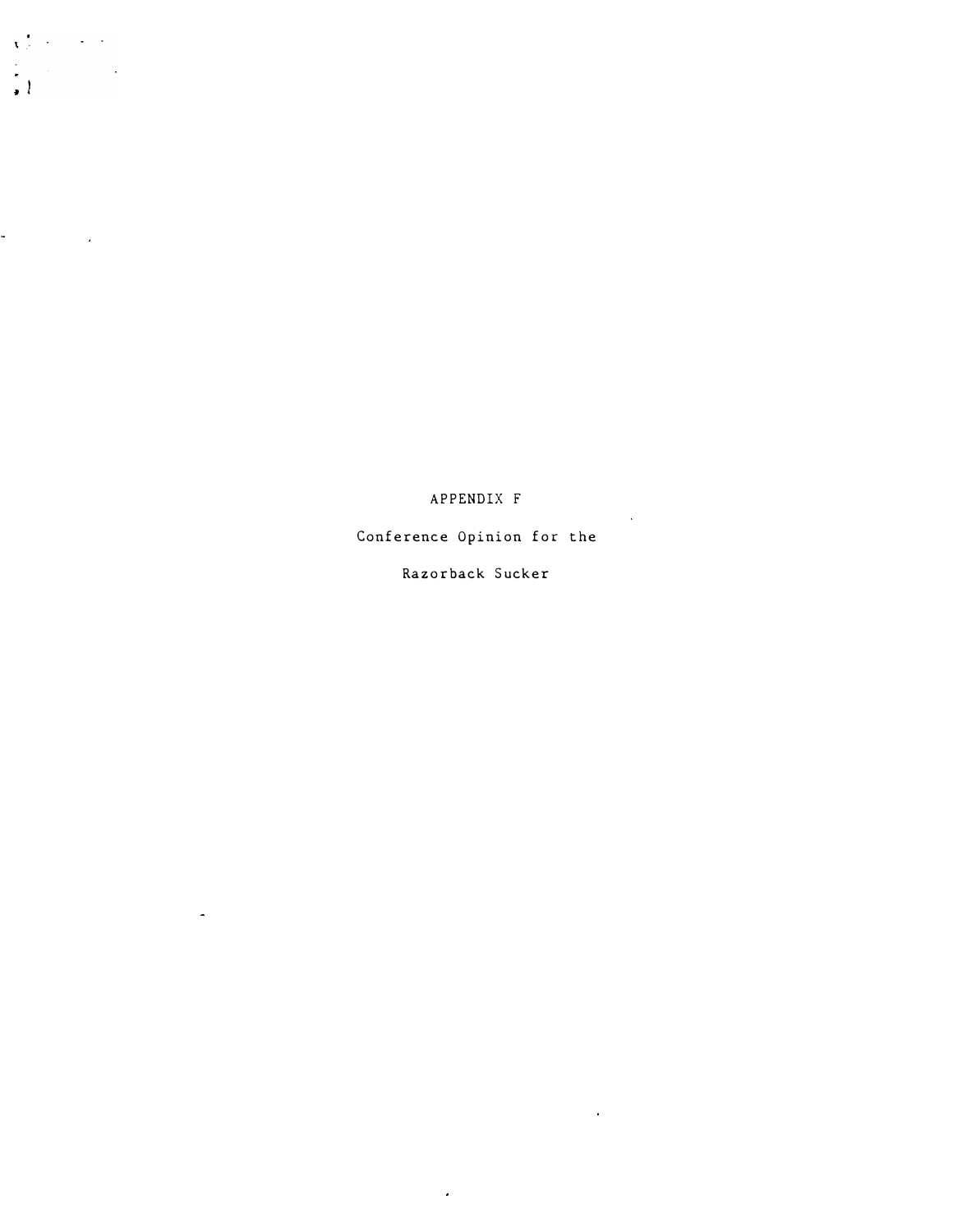

 $\ddot{\phantom{0}}$ 1 •

# United States Department of the Interior FISH AND WILDLIFE SERVICE



**IN REPLY REFER TO:**  FWE MAIL STOP 60120 *MAILING ADDRESS:*  Post Office Box 25486 Denver Federal Center<br>Denver, Colorado <sup>80225</sup> *STREET LOCATION: 13-1 Union Blvd. Laltewood. Colorado 80228* 

OCT 2 5 1991

## Memorandum

To: Regional Director, Bureau of Reclamation, Upper Colorado Regional Office, Salt Lake City, Utah

- From: Regional Director, Region 6 U.S. Fish and Wildlife Service Denver, Colorado
- Subject: Conference Opinion on the Razorback Sucker for the Animas-La Plata Project, Colorado and New Mexico

In a letter dated March 4, 1991, the Bureau of Reclamation (Reclamation) requested that the Fish and Wildlife Service initiate a conference on the razorback sucker for the Animas-La Plata Project (Project).

### **INTRODUCTION**

In accordance with Section 7 of the Endangered Species Act (16 U.S.C. 1531 et seq.) and Interagency Cooperation Regulations (50 CFR 402), this is the Service's conference opinion on the effects of the proposed Project on the razorback sucker {Xyrauchen texanus).

### Background

The razorback sucker was originally proposed for listing as a threatened species in April 1978 in the Federal Register {43 FR 17375). The proposal was subsequently withdrawn in May 1980, in compliance with provisions of the 1978 amendments to the Endangered Species Act. The 1978 amendments required the Service to include critical habitat in the listing of most species and to complete the listing process within 2 years or withdraw the proposal from further consideration. The Service did not complete the listing process within 2 years or withdraw the proposal from further consideration.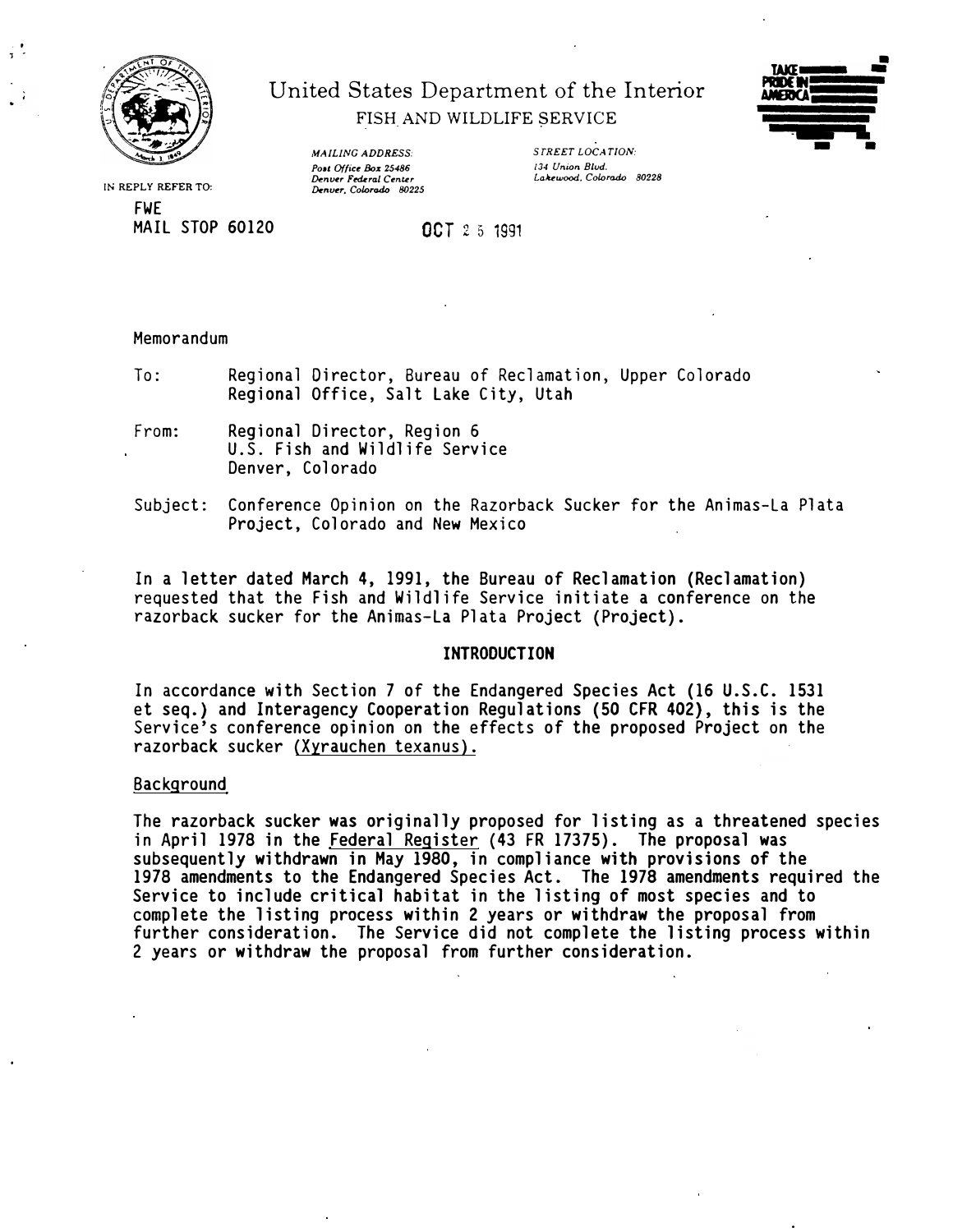In March 1989, a petition to list the razorback sucker as an endangered species was received from the Sierra Club, National Audubon Society, Wilderness Society, Colorado Environmental Coalition, Southern Utah Wilderness Alliance, and Northwest Rivers Alliance. A positive finding on this petition was made in June 1989 and subsequently published by the Service in the Federal Register in August 1989 (54 FR 33586). This notice also stated that a status review was in progress and that the Service was seeking information until December 1989. A proposed rule to list the razorback sucker as endangered (without critical habitat) was published in the Federal Register on May 22, 1990 (46 FR 21154). The initial comment period was from May 22, 1990, to July 23, 1990. The comment period was reopened from July 27, 1990, to August 27, 1990. A public hearing was held on August 14, 1990, in Farmington, New Mexico.

A final rule to list the razorback sucker as endangered throughout its range was published in the October 23, 1991, Federal Register and will go into effect 30 days thereafter. Consultation procedures on proposed species, consistent with 50 CFR 402.10, require each Federal Agency to confer with the Service on any action which is likely to jeopardize the continued existence of any proposed species. Further, if requested by the Federal Agency and deemed appropriate by the Service, a conference may be conducted in accordance with procedures for formal consultation and subsequently adopted as the biological opinion when the species is listed.

This conference opinion addresses potential effects of the construction and operation of the proposed Project on the razorback sucker.

### **CONFERENCE OPINION**

Based on the best scientific and commercial information that is currently available, the Project, as described in the biological opinion, is likely to jeopardize the continued existence of the razorback sucker by appreciably reducing the likelihood of both the survival and recovery of the species in the wild by further reducing its numbers and distribution.

### **BASIS FOR OPINION**

This conference opinion is based on the full Project development scenario as requested by Reclamation. Reclamation estimates that the Project would result in a net average annual depletion of 154,800 acre-feet of water from the two rivers. The Animas and La Plata Rivers are tributaries to the San Juan River which is inhabited by a small population of razorback sucker.

Water depletions in the Upper Colorado River Basin (UCRB) have long been recognized as a major source of impact to endangered fish species. The Service believes that continued withdrawal of water throughout the UCRB has restricted the ability of the Colorado River system to produce flow conditions required by various life stages of the fish. Numerous impoundments and diversions have altered the �hape of the natural hydrograph of the San Juan River by reducing peak discharges by as much as 50 percent in some reaches while doubling base flows in other reaches. Significant depletions and redistribution of flows of the San Juan River have occurred as a result of major water development projects.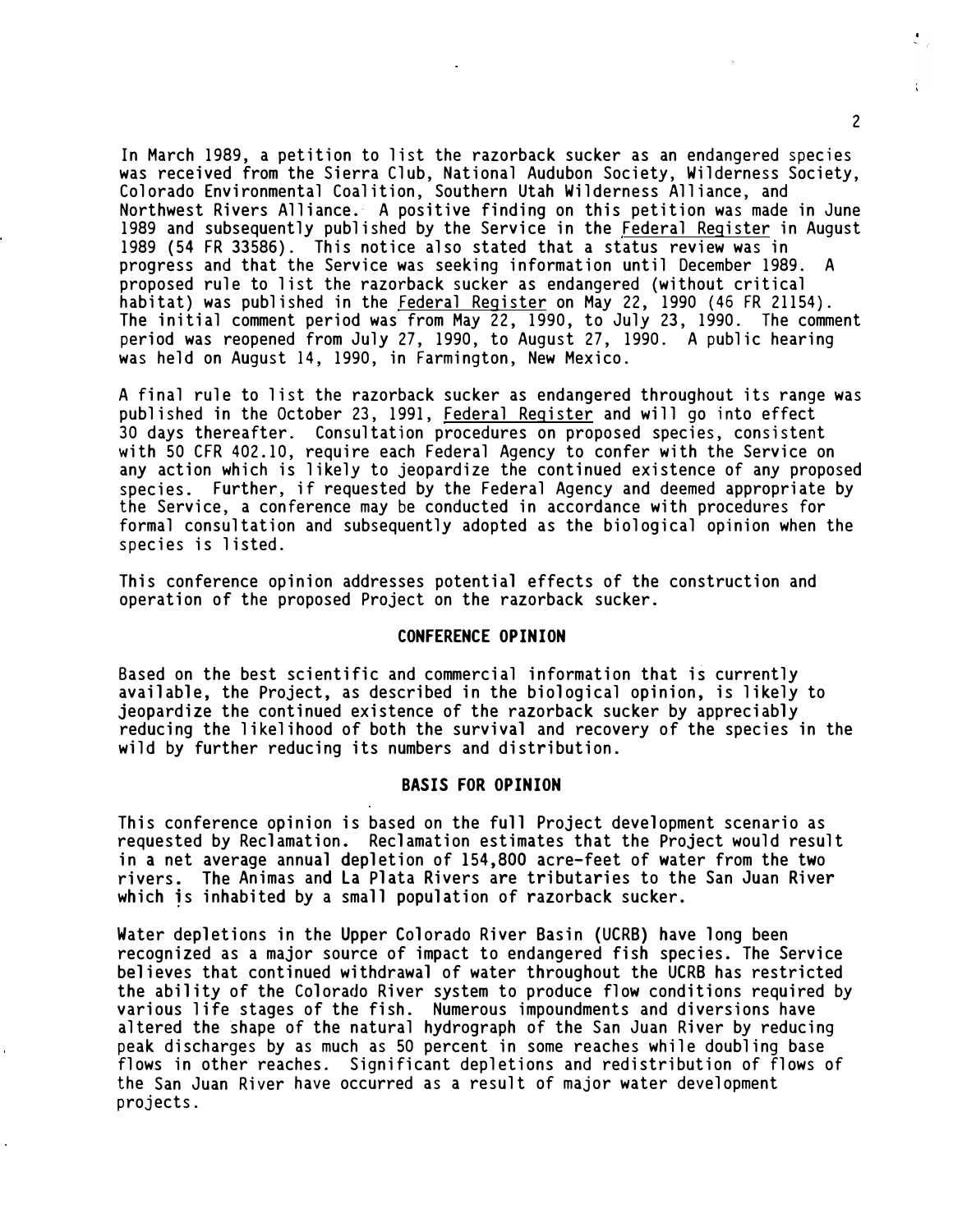**Depletions, along with a number of other factors, have resulted in such drastic reductions in populations of razorback sucker that it has become one of the rarest native fishes in the UCRB. With the exception of the bonytail chub (Gila**  elegans), there are fewer razorback suckers than any other native species in the **UCRB.** 

### **RAZORBACK SUCKER**

### **Status**

 $\mathbf{S}$ 

نی ہے

**The razorback sucker (Xyrauchen texanus), an endemic species unique to the Colorado River Basin, was historically abundant and widely distributed within warmwater reaches throughout the Colorado Riyer Basin. Historically, razorbacks were found in the main stem Colorado River and major tributaries in Arizona, California, Colorado, Nevada, New Mexico, Utah, Wyoming, and Mexico (Ellis 1914, Minckley 1973). Bestgen (1990) reported that this species was once so numerous that it was commonly used as food by early settlers, and further, that commercially marketable quantities were caught in Arizona as recently as 1949. In the UCRB, razorback suckers were reported in the Green River to be very abundant near Green River, Utah, in the late 1800's (Jordan 1891). An account in Osmundson and Kaeding (1989) reported that residents living along the Colorado River near Clifton, Colorado, observed several thousand razorback suckers during spring runoff in the 1930's and early 1940's. In the San Juan River drainage, Platania and Young (1989) relayed historical accounts of razorback suckers ascending the Animas River to Durango, Colorado, around the turn of the century.** 

**A marked decline in populations of razorback suckers can be attributed to fragmentation of the natural river habitat by the construction of dams and reservoirs, the introduction of nonnative fishes, and the removal of large quantities of water from the Colorado River system. Dams on the main stem Colorado River and its major tributaries have segmented the river system and drastically altered flows, temperatures, and channel geomorphology. Major changes in species composition have occurred due to the introduction of numerous nonnative fishes, many of which have thrived due to man-induced changes to the natural riverine system.** 

**The current distribution and abundance of razorback suckers have been significantly reduced throughout the Colorado River system (McAda 1987, McAda and Wydoski 1980, Holden and Stalnaker 1975, Hinckley 1983, Marsh and Hinckley 1989, Tyus 1987). The only substantial population of razorback suckers remaining in the Lower Basin, made up entirely of old adults (McCarthy and Minckley 1987), is found in Lake Mohave; however, they do not appear to be successfully recruiting. While limited numbers of razorback suckers persist in other locations in the Lower Colorado River Basin, they are considered rare or incidental and may be continuing to decline.**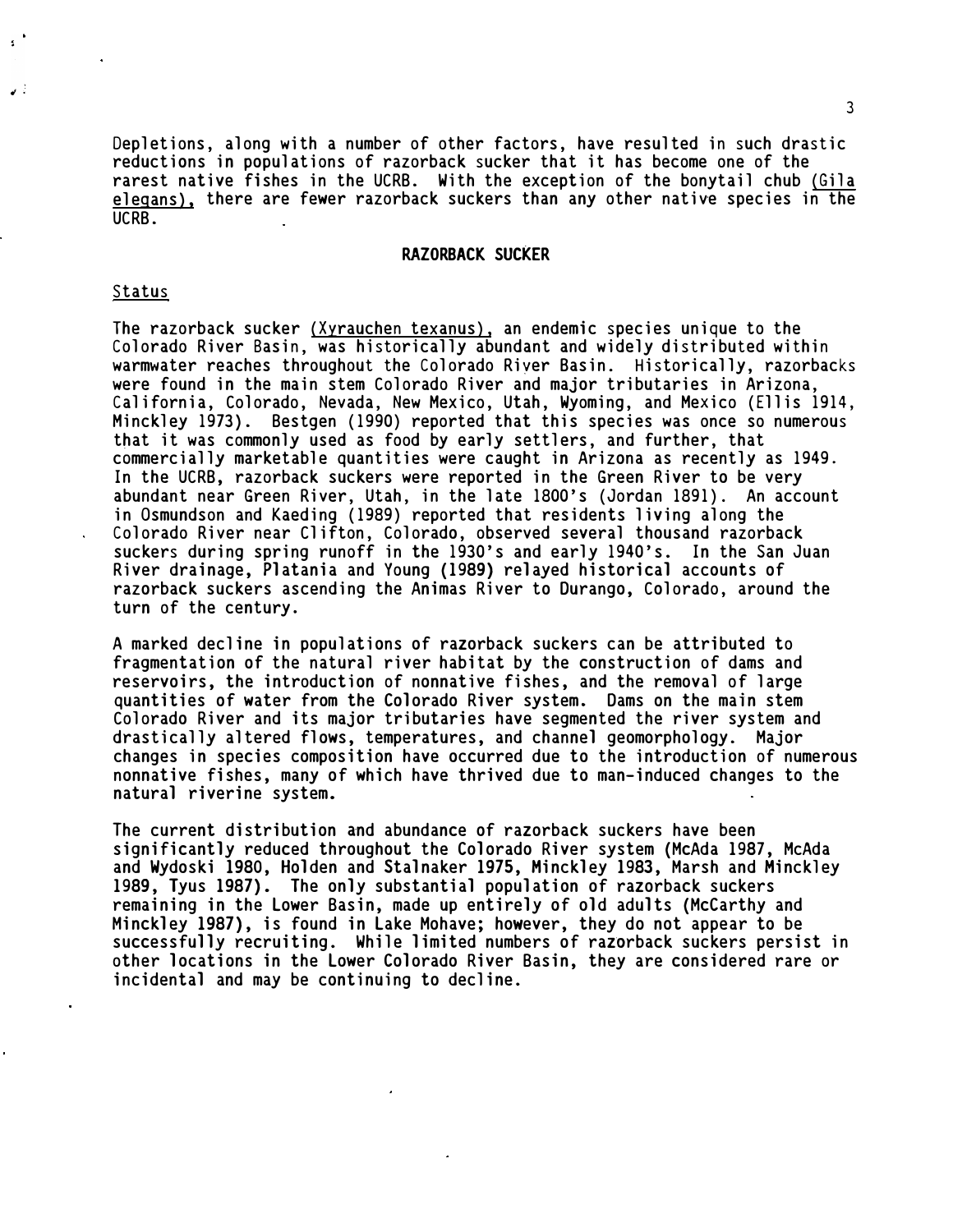In the UCRB, above Glen Canyon Dam, razorback suckers are found in limited numbers in both lentic and lotic environments. The largest population of razorback suckers in the UCRB is found in the upper Green River and lower Yampa River (Tyus 1987). Lanigan and Tyus (1989) estimated that from 758 to 1,138 razorback suckers inhabit the upper Green River. In the Colorado River most razorback suckers occur in the Grand Valley area near Grand Junction, Colorado; however, they are increasingly rare. Osmundson and Kaeding (1990) report that the number of razorback sucker captures in the Grand Junction area have declined dramatically since 1974.

In the San Juan River subbasin, small concentrations of razorback suckers have been reported at the inflow area in the San Juan arm of Lake Powell, Utah (Meyer and Moretti 1988) and at least one specimen was captured in the San Juan River near Bluff, Utah, in 1988 (Platania 1990, Platania et al. 1991). In Bestgen (1990) additional captures of small numbers of razorback suckers also were reported from the Dirty Devil and Colorado River arms of Lake Powell. All recent captures of razorback suckers in the UCRB have been mature adults. There is no evidence anywhere in the entire Colorado River system that indicates significant recruitment to any population of razorback sucker (Bestgen 1990, Platania 1990, Platania et al. 1991, Tyus 1987, McCarthy and Minckley 1987, Osmundson and Kaeding 1989).

Razorback suckers are in imminent danger of extirpation in the wild. The specific cause(s) of this species' continued decline are largely unknown at this time. As Bestgen (1990) pointed out:

Reasons for decline of most native fishes in the Colorado River Basin have been attributed to habitat loss due to construction of mainstream dams and subsequent interruption or alteration of natural flow and physio-chemical regimes, inundation of river reaches by reservoirs, channelization, water quality degradation, introduction of nonnative fish species and resulting competitive interactions or predation, and other man-induced disturbances (Miller 1961, Joseph et al. **1977, Behnke and Benson 1983, Carlson and Muth 1989, Tyus and**  Karp 1989). These factors are almost certainly not mutually **exclusive, therefore it is often difficult to determine exact**  cause and effect relationships.

**The virtual absence of any recruitment in the UCRB suggests a combination of biological, physical, and/or chemical factors that may be affecting the survival and recruitment of early life stages of razorback suckers. Within the UCRB, recovery efforts endorsed by the Upper Colorado River Recovery Implementation**  Program include the capture and removal of razorback suckers from all known locations for genetic analyses and development of discrete brood stocks if necessary. These measures have been undertaken to develop refugia populations of razorback suckers from the same genetic parentage as their wild counterparts such that, if these fish are genetically unique by subbasin or individual population, then separate stocks will be available for future management options. These management options include augmentation which may be a necessary step to prevent the extinction of razorback suckers in the UCRB.

i.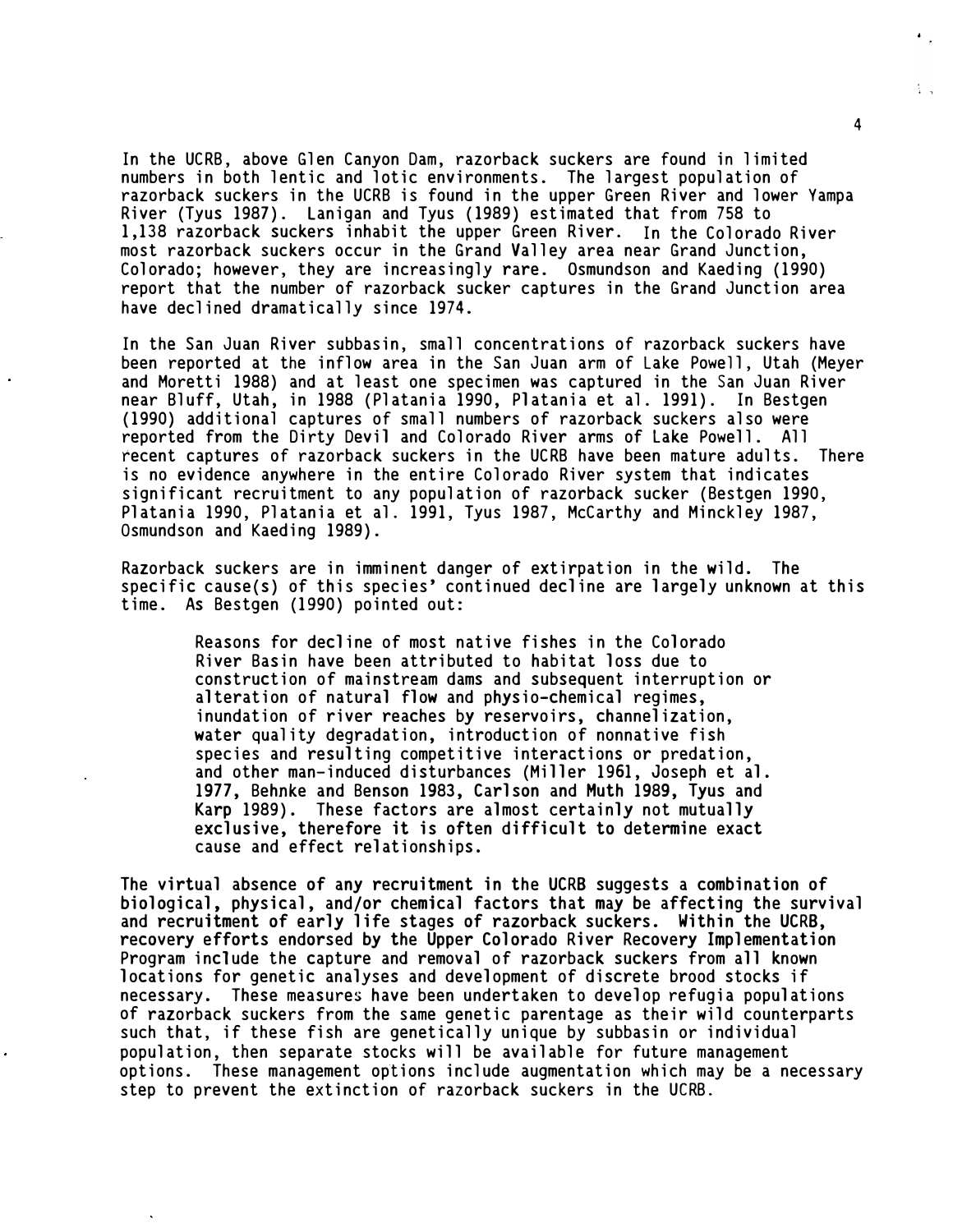# Biol ogy

Specific information on biological and physical habitat requirements of the razorback sucker within the UCRB is very limited. Until very recently, fisheries research investigations throughout the UCRB have focused on the three listed Colorado River fishes and data collected on razorback suckers were largely coincident to those studies. Localized extirpation of razorback suckers from some localities, coupled with the species' continued decline in numbers and distribution, has prompted some research; however, details of its life history requirements, particularly in riverine environments, are still not fully understood.

In general, a natural hydrograph with a large spring peak, a gradually descending limb into early summer, and low stable flows through summer, fall, and winter are thought to create the best habitat conditions for Colorado River endangered fishes while maintaining the integrity of the channel geomorphology. Prior to construction of large main stem dams and the suppression of spring peak flows, low velocity off-channel habitats (seasonally flooded bottomlands and shorelines) were commonly available throughout the UCRB (Tyus and Karp 1989, Osmundson and Kaeding 1990). The absence of these seasonally flooded riverine habitats is believed to be a limiting factor in the successful recruitment of razorback suckers in their native environment (Tyus and Karp 1989, Osmundson and Kaeding 1990). Tyus (1987) and McAda and **Wydoski** (1980) reported springtime aggregations of razorback suckers in off-channel impoundments and tributaries that were bel ieved to be associated with reproductive activities. Tyus and Karp (1990) and Osmundson and Kaeding (1990) reported off-channel habitats to be much warmer than the main stem river and that razorback suckers presumably moved to these areas for feeding, resting, sexual maturation, spawning, and other activities associated with their reproductive cycle. While razorback suckers have never been directly observed spawning in turbid riverine environments within the UCRB, captures of ripe specimens, both males and females, have been recorded (Valdez et al. 1982, McAda and Wydoski 1980, Tyus 1987, Osmundson and Kaeding 1989, Tyus and Karp 1989, Tyus and Karp 1990, Osmundson and Kaeding 1990, Platania 1990) in the Yampa, Green, Colorado, and San Juan Rivers. Sexually mature razorback suckers are generally collected on the ascending limb of the hydrograph from mid-April through June and are associated with coarse gravel substrates (depending on the specific location).

Outside of the spawning season, adult razorback suckers occupy a variety of shoreline and main channel habitats including slow runs, shallow to deep pools, backwaters, eddies, and other relatively slow velocity areas associated with sand substrates (Tyus 1987, Tyus and Karp 1989, Osmundson and Kaeding 1989, Valdez and Masslich 1989, Osmundson and Kaeding 1990, Tyus and Karp 1990).

Habitat requirements of young and juvenile razorback suckers in the wild are largely unknown, particularly in native riverine environments. Life stages, other than adults, have not been collected anywhere in the UCRB in recent times. The last confirmed documentation of a razorback sucker juvenile in the UCRB was a capture in the Col orado River near Moab, Utah (Taba et al. 1965, reported in Bestgen 1990).

5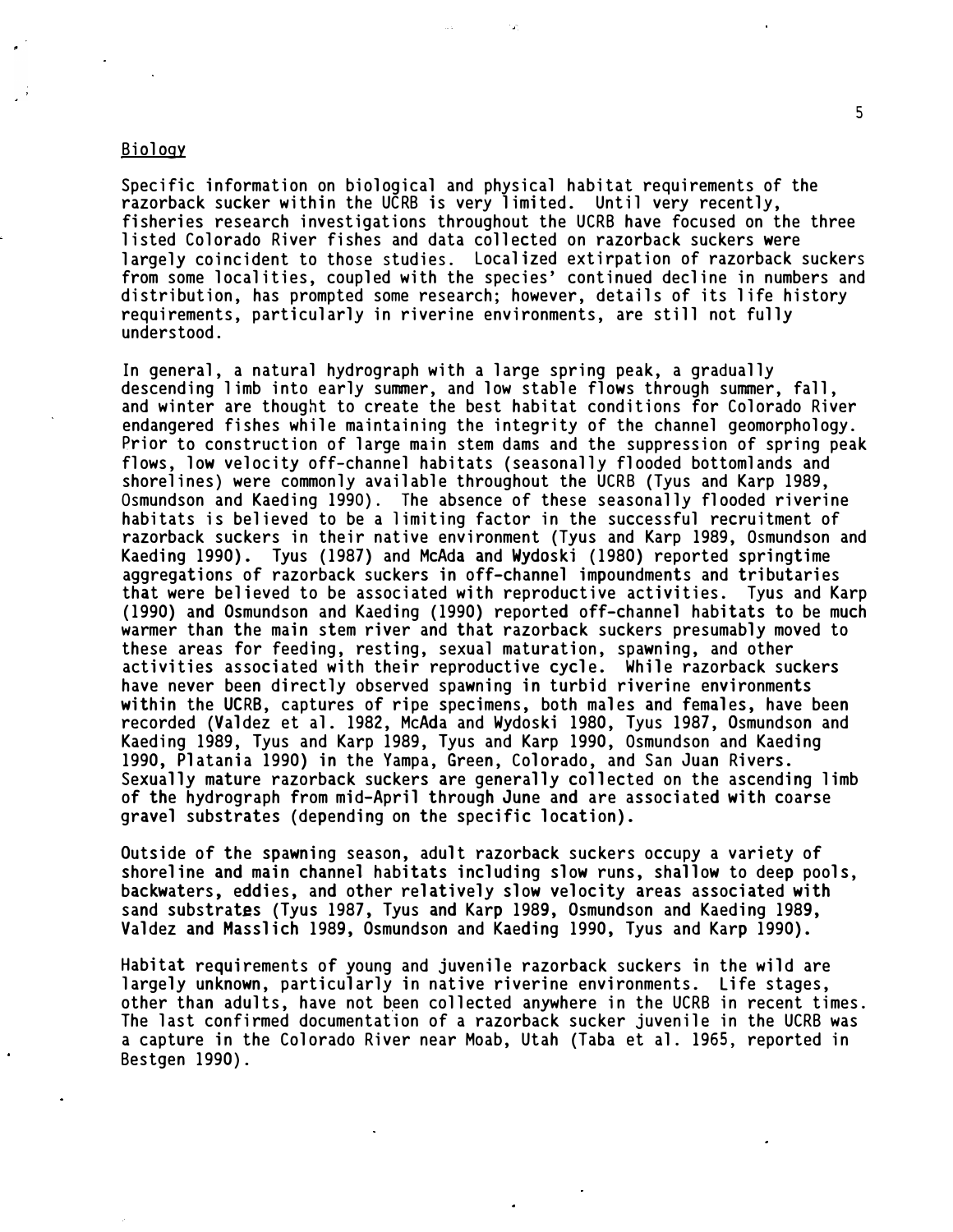### Areas of Impact and Concern

Areas of impact and concern associated with the proposed Animas-La Plata Project are described in the Biological Opinion on the Colorado squawfish.

# Razorback Sucker Activity: San Juan River

Within the UCRB, the San Juan River has received comparatively minor research attention, and, therefore, the historic status of rare native species, including the razorback sucker, is largely unknown (Bestgen 1990).

Platania and Young (1989) reported the 1976 capture of two adult razorback suckers by VTN Consolidated, Inc., from an irrigation pond adjacent to the San Juan River at river mile 92 near Bluff, Utah. They also mentioned unsubstantiated historical accounts (Jordan 1891) of razorbacks ascending the Animas River to Durango, Colorado, around the turn of the century. In August 1990, the New Mexico Department of Game and Fish (Lief Ahlm, Fisheries Specialist, Personal Communication) interviewed two anglers from Aztec, New Mexico, who claimed to have "commonly" caught razorback suckers in the Animas River near Cedar Hill bridge in the 1930's and 1940's. When the two men were <u>cypha</u>), bonytail chub <u>(Gila elegans)</u>, bluehead sucker <u>(Pantosteus discobolus),</u> shown photographs, including roundtail chub (Gila robusta), humpback chub (Gila flannelmouth sucker {Catostomus latipinis), razorback sucker (Xyrauchen texanus), and Colorado squawfish (Ptychocheilus lucius), they both immediately identified the razorback sucker as the fish they had caught Prior to the 1976 literature citation, however, there were no verified reports of razorback sucker captures in the San Juan River drainage.

Beginning in May 1987 and continuing through October 1989, complementary investigations of fishes in the San Juan River were conducted in Colorado, New Mexico, and Utah (Platania 1990, Platania et al. 1991). In 1987 a total of 18 adult razorbacks (6 recaptures) were collected on the south shore of the San Juan arm of Lake Powell (Platania 1990, Platania et al. 1991). These fish were captured near a concrete boat ramp at Piute Farms Marina and were believed to be either a spawning aggregation or possibly using the site as a staging area in preparation for migration to some other spawning site. Of the 12 individual razorbacks handled in 1987, 8 were running ripe males while the other 4 specimens were females that appeared gravid.

In 1988 a total of 10 razorback suckers were handled at the same general location, 5 of which were in reproductive condition (Platania et al. 1991). Six of the ten individual specimens in 1988 samples were recaptures from 1987. Also in 1988 a single adult tuberculate male razorback sucker was captured at approximately river mile 91 on the San Juan River near Bluff, Utah. Particularly noteworthy is that this is the first confirmed record of this species from the main stem San Juan River. The presence of this reproductively mature specimen suggests that the razorback may be attempting to spawn in some unknown location within the riverine portion of the San Juan River drainage. No razorback suckers were captured in 1989. No larval specimens nor any other size classes of razorbacks (other than adults) have ever been documented in the San Juan River drainage.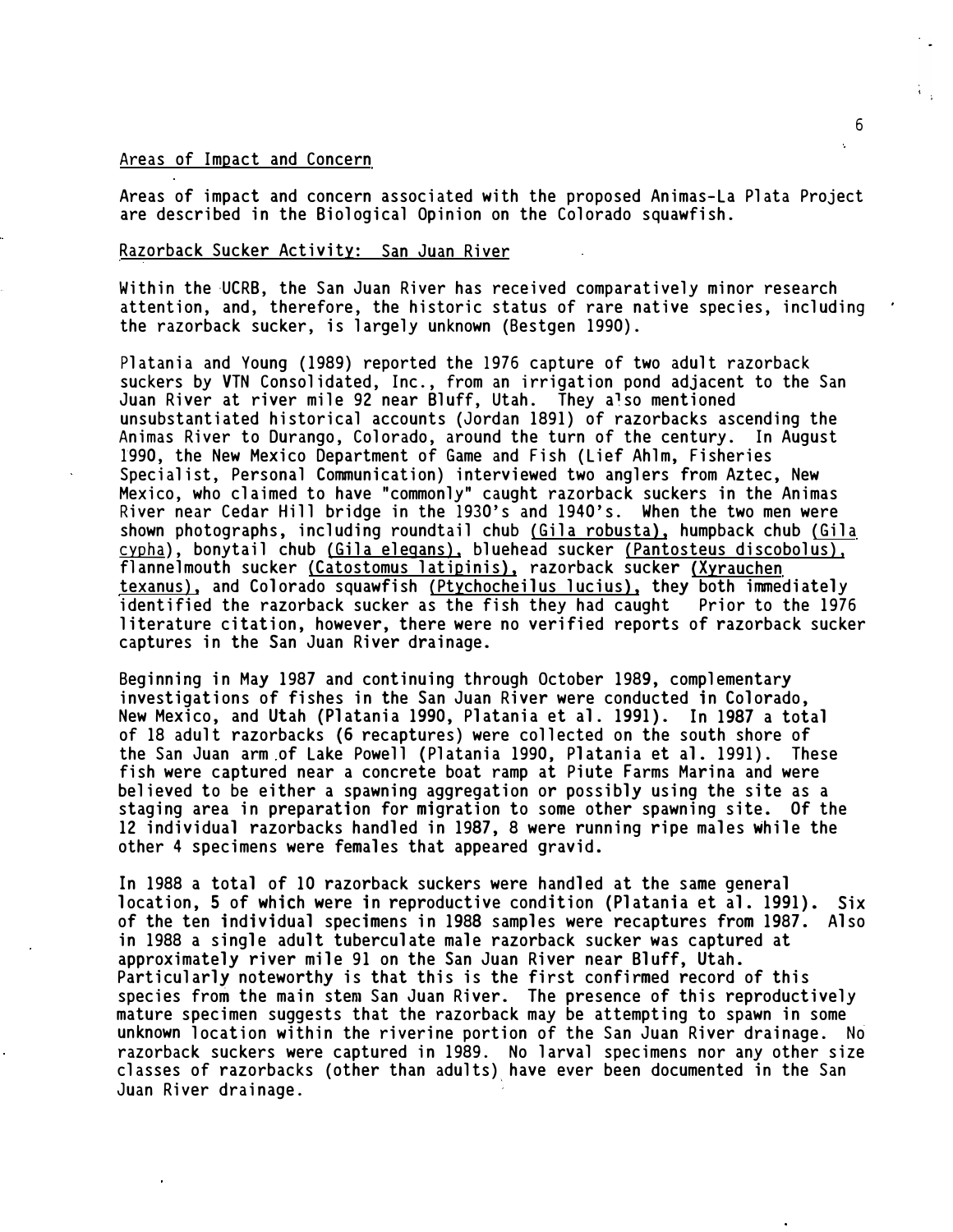The limited nature of historical and more recent icthyofaunal surveys of the San Juan River drainage do not allow for accurate quantitative estimates of relative abundance for any of its native fishes, including the razorback sucker. However, the existing scientific literature and historic accounts by local residents strongly suggest that razorback suckers were once a viable, reproducing member of the native fish community in the San Juan River drainage.

Currently, the razorback sucker is rare throughout its historic range and extremely rare in the main stem San Juan River. A small enclave of razorback suckers persist in the San Juan arm inflow area of Lake Powell. Protection and enhancement of the San Juan River is needed to guard against the threat of extinction of this species in native riverine environments. By returning the San Juan River to a more natural condition through operation of the Navajo Dam, it is conceivable that riverine habitats important to the ecology of razorback suckers could be provided that would assist in the recovery of this unique native species.

# Effects of the Proposed Action

 $\mathbf{r}$ 

Potential effects of the Project and impacts associated therewith are discussed in the Biological Opinion for the Colorado squawfish. The Service believes that Project impacts described for the Colorado squawfish would be similar for the razorback sucker.

In summary, further flow reductions and the associated loss of important native riverine habitats in the San Juan River are likely to jeopardize the continued existence of the razorback sucker. While the precise volume and duration of flows required for maintaining and/or improving important physical habitat and critical biol ogical needs of razorback suckers are unknown, this species is in such a precarious state throughout the entire Colorado River system that efforts to protect and enhance native riverine habitats are necessary to avoid jeopardy and aid future recovery.

# Reasonable and Prudent Alternative

The Service has determined that the reasonable and prudent alternative, as described in the Biological Opinion for the Colorado squawfish, will avoid the l ikel ihood of jeopardizing the continued existence of the razorback sucker.

### Incidental Take

Section 9 of the Endangered Species Act, as amended, prohibits any taking (harass, harm, pursue, hunt, shoot, wound, kill, trap, capture or collect, or attempt to engage in such conduct) of l isted species without a special exemption. Harm is further defined to include significant habitat modification or degradation that results in death or injury to listed species by significantly impairing behavioral patterns such as breeding, feeding, or sheltering. Under the terms of Section  $7(b)(4)$  and Section  $7(o)(2)$ , taking that is incidental to and not intended as part of the agency action is not considered taking within the bounds of the Endangered Species Act provided that such taking is in compliance with the incidental take statement.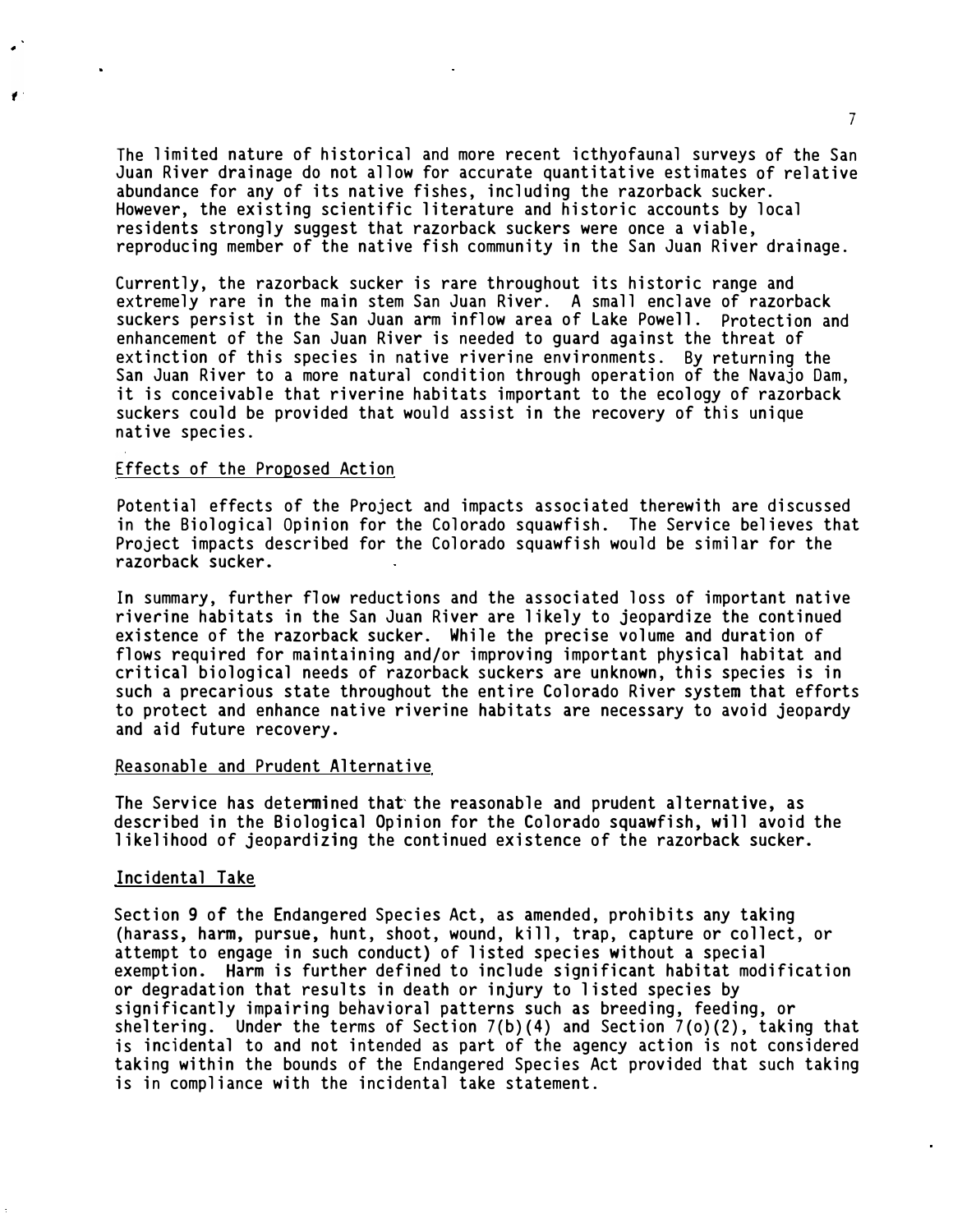With protective provisions included in the reasonable and prudent alternative for the Colorado squawfish, the Service does not anticipate that construction and operation of the proposed Project will result in any incidental take of razorback suckers. The Service anticipates that a small but presently unquantifiable number of endangered fish could be taken as a result of the research program which is part of the reasonable and prudent alternative to preclude jeopardy. The take would be associated with activities, such as capture, holding, or transporting fish, required by the research program.

The following reasonable and prudent measure and resultant terms and conditions to reduce the amount of incidental take shall be implemented.

1. A permit which will include measures to reduce take will be obtained in accordance �ith 50 CFR 17. 22 and 32 from the Fish and Wildlife Service.

if during the course of the action the amount or extent of the incidental take as permitted in item 1 above is exceeded, Reclamation must reinitiate formal consultation **with** the Service and provide detailed circumstances surrounding the take.

Consistent with 50 CFR 402. 10, an incidental take statement provided with a conference op1n1on does not become effective unless the Service adopts it as the biological opinion once the listing of the species is final.

### **CONCLUSION**

This concludes our conference·opinion on the impacts of the proposed Animas-La Plata Project. The Service has determined that the impacts of the Project are likely to jeopardize the continued existence of the razorback sucker; however, a reasonable and prudent alternative which offsets jeopardy to the species has been identified.

This opinion was based on the best scientific and commercial data available as described. However, if new information becomes available, new species are listed, or should there be any changes to the Project which alter the operation of the Project from that which is described in this opinion and which may affect any endangered or threatened species in a manner or to an extent not considered in this opinion (see 50 CFR 402.16), formal Section 7 consultation should be reinitiated. Section 7 consultation also must be reinitiated if there is failure to carry out any portion of the reasonable and prudent alternative upon which this opinion is based.

While the razorback sucker (Xyrauchen texanus) is currently proposed for listing, it is anticipated that recommendations for additional studies included in the Biological Opinion for the Colorado squawfish will contribute to the conservation and protection of razorback suckers as well as other rare native fishes of the San Juan River.

Solw & Butatrangh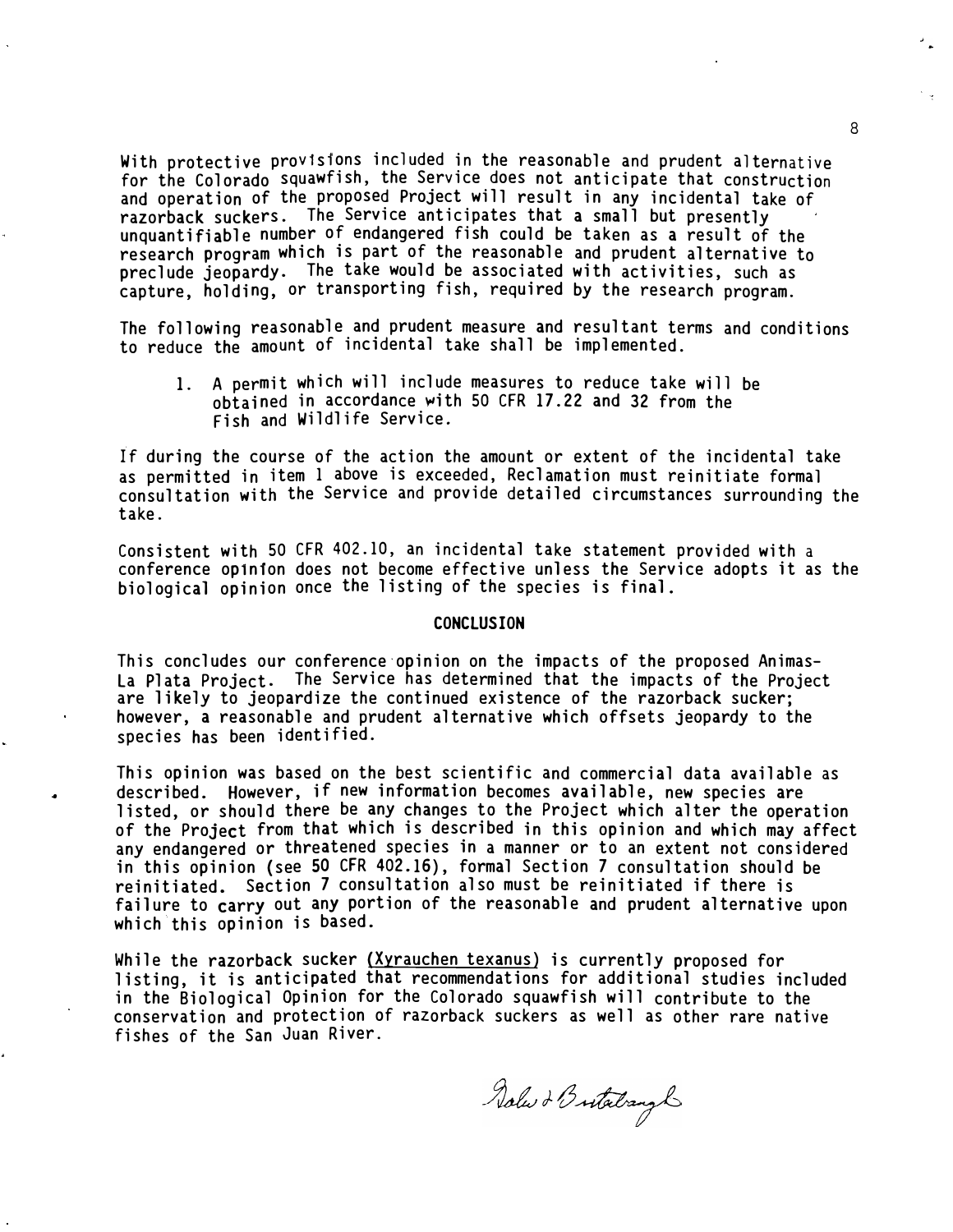### REFERENCES

- Bestgen, **K.R.** 1990. Status Review of the Razorback Sucker, Xyrauchen texanus. Larval Fish Laboratory #44. Colorado State University.
- Ellis, N.M. 1914. Fishes of Colorado. University of Colorado Studies. Vol. 11(1).

**t**  ..

ایہ

- Holden, P.B., and C.B. Stalnaker. 1975. Distribution and abundance of mainstream fishes of the middle and upper Colorado River basins, 1967-1973. Transactions of the American Fisheries Society 104 (2):217-23 1.
- Jordan, D.S. 1891. Report of explorations in Colorado and Utah during the summer of 1889 with an account of the fishes found in each of the river basins examined. Bulletin of the United States Fish Commission 9:24.
- Lanigan, S.H., and H.M. Tyus. 1989. Population size and status of the razorback sucker in the Green River basin, Utah and Colorado. North American Journal of Fisheries Management 9:1.
- Marsh, P.C., and W.L. Minckley. 1989. Observations on recruitment and ecology of razorback sucker: lower Colorado River, Arizona-Cal ifornia. Great Basin Naturalist 49(1):71-78.
- McAda, C.W. 1987. Status of the razorback sucker Xyrauchen texanus in the Colorado River upstream from Lake Powell. Proceedings of the Desert Fishes Council 17(1985): 185.
- McAda, C.W., and R.S. Wydoski. 1980. The razorback sucker, Xyrauchen texanus, in the Upper Colorado River Basin, 1974-76. U. S. Fish and Wildlife Service Technical Paper 99. 50 pp.
- McCarthy, C.W., and W.L. Minckley. 1987. Age estimation for razorback sucker (Pisces: Catostomidae) from Lake Mohave, Arizona and Nevada. Journal Arizona-Nevada Academy of Science 21:87-97.
- Meyer, C.W., and M. Moretti. 1988. Fisheries Survey of the San Juan River, Utah, 1987. Utah Division of Wildlife Resources 88-1:1-53.
- Hinckley, W.L. 1973. Fishes of Arizona. Arizona Game and Fish Department, Phoenix. 293 pp.
- Minckley, W.L. 1983. Status of the razorback sucker, Xyrauchen texanus (Abbott), in the lower Colorado River Basin. Southwestern Naturalist 28: 165-187.